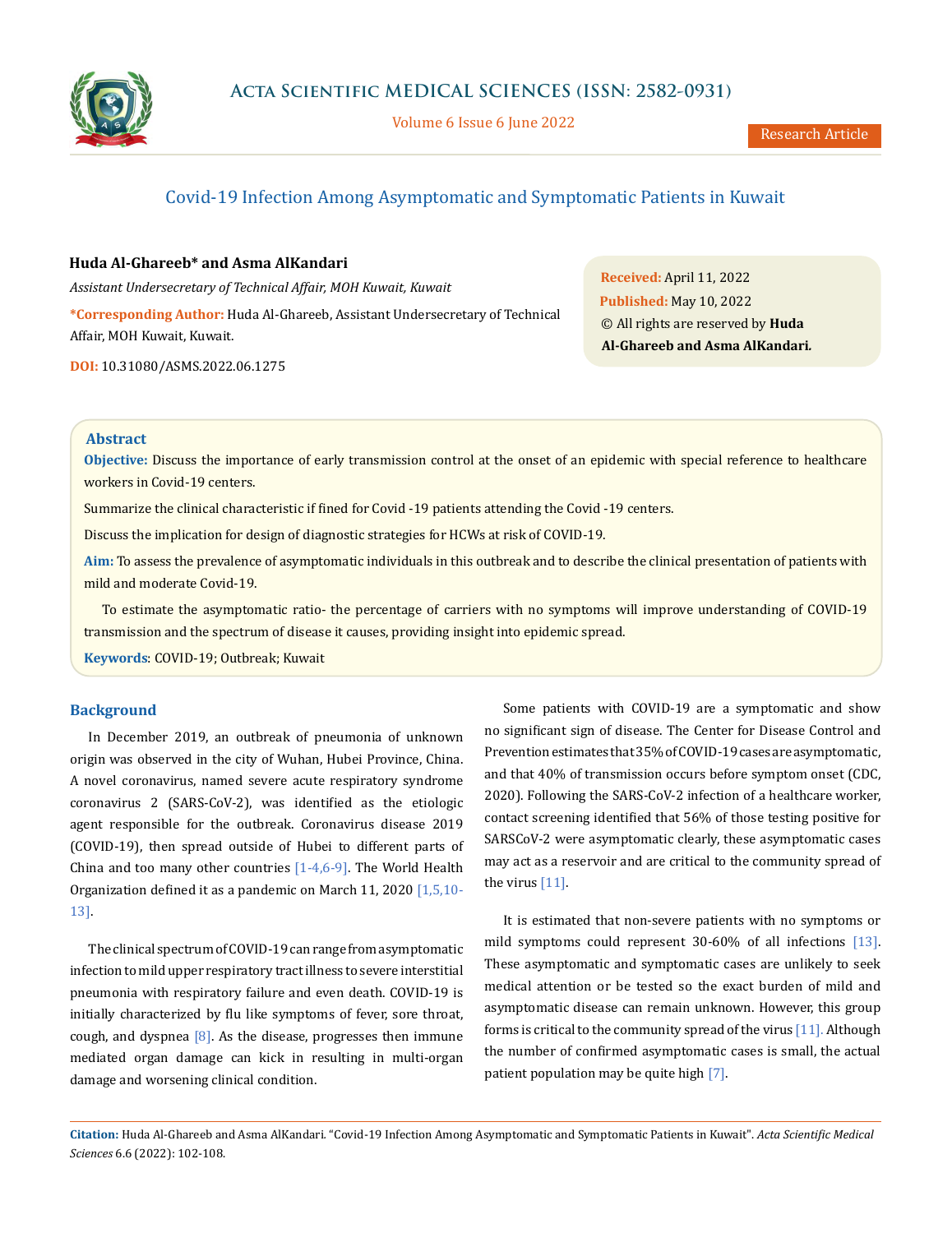We aim to identify the asymptomatic vs symptomatic disease burden (COVID-19) in Kuwait and also try to understand the clinical presentation of mildly symptomatic COVID-19 patients. We believe that this information can provide some important clues in improving our future strategies for controlling similar pandemics.

#### **Methods**

## **Study design, setting and duration**

- • COVID-19 pandemic was centr \*9n8LVah1ally managed in Kuwait by dividing the whole country into five health regions.
- • We performed a descriptive cross-sectional study over a period of six months in ten community based COVID-19 centers throughout the five health regions in Kuwait during the period from 25/5/2020 to 1/9/2021.
- Ethical clearance and approval to conduct this research was obtained from the MOH research Ethics Committee No (1818/2021).

# **Inclusion and exclusion criteria**

- The inclusion criteria were: (1) All confirmed Covid-19(Kuwaiti and non- Kuwaiti) patients that attended Covid-19 centers. (2) All age groups. (3) Symptomatic and Asymptomatic positive SARS-CoV-2 PCR diagnostic test.
- The exclusion criteria was all positive Covid-19 patients that not attends COVID-19 Centers for any reason.
- Confirmed COVID-19 case was defined as the one with a positive real-time RT-PCR assay.

Asymptomatic infection was defined as patients with no symptoms such as fever, cough, or diarrhea but had a positive realtime RT-PCR assay.

A pre-symptomatic case was defined as a patient with no symptoms at diagnosis time but during follow-up symptoms developed.

Patients with no symptoms at screening point were defined as the number of asymptomatic patients plus the number of presymptomatic patients.

### **Home isolation policy**

The COVID-19 committee in Kuwait implemented a home isolation policy for confirmed COVID-19 cases included that all positive PCR testing patients should visit the COVID-19 Primary Health Care Centers after receiving SMS messages, should download Shlonik application and to follow the home isolation policy.

The COVID-19 Primary Health Care Centers had private consultation entry and exit clinic rooms with, and was under the operation of a licensed and well-trained medical team included (physicians and nursing staff, pharmacists, Lab technician, x-ray technician and administrative), who were trained of the principal infection control measures required for suspected COVID-19 cases. The medical team available daily 12/6 via 6 -h shifts.

The COVID-19 Primary Health Care Centers had security staff for the supervision with a 24 hrs shift.

The COVID-19 Primary Health Care Centers was provided by basic necessary medical equipment at the facilities like oximetry, blood pressure monitors, thermometers, an equipped emergency rooms with cardiopulmonary resuscitation cart and ECG machines, pharmacy provided with medications like vitamin C, vitamin D, zinc, paracetamol..etc. and x-ray room equipped with chest x-ray machine.

All Staff had a special place to change and put on PPE before and after entering the clinics.

On arrival, all patients were signed a pledge to follow home isolation and Shlonik application and the infection control measures if the home is suitable for isolation.

If home is not suitable for isolation or patient cannot be committed to home isolation policy patients was send for institutional isolation.

 All patients that visit the COVID-19 Primary Health Care Centers were documented through COVID electronic medical records.

COVID-19 patients who had normal investigation and no risk group took consent for compliance, send for 10-days period home isolation after implementation of Shlonik APP, and followed by phone calls every 72 hrs.

Those patients who had normal investigation and high risk group for severe disease followed by phone calls every 48 hrs on days 4,7and 10.

**Citation:** Huda Al-Ghareeb and Asma AlKandari*.* "Covid-19 Infection Among Asymptomatic and Symptomatic Patients in Kuwait". *Acta Scientific Medical Sciences* 6.6 (2022): 102-108.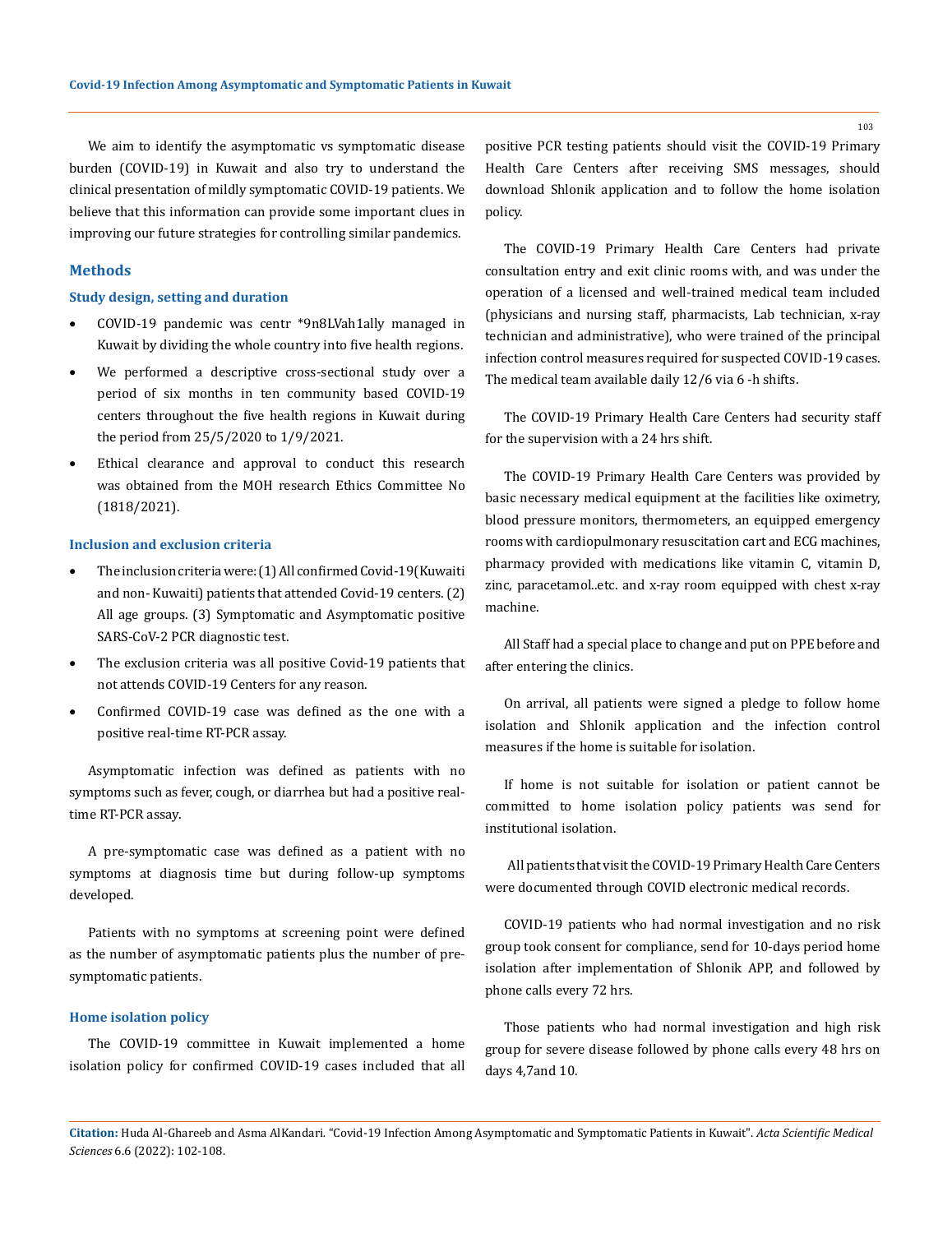Those patients who had deterioration of symptoms or any abnormal clinical assessment like respiratory distress, abnormal CBC results, abnormal Blood pressure, abnormal respiratory rate, abnormal heart rate…etc., had low oxygen saturation, or had chest x-ray abnormalities referred to ER in local hospital and continue phone calls follow up within 24 hrs.

At each follow up calls physician evaluate a patient's symptoms including respiratory status and his general condition and medication.

At the end of the 10-days period of home isolation each patients visited the COVID-19 Primary Health Care Centers again to check that he is free of any symptoms and to release home isolation certificate, those who remained symptomatic another 4 days isolation can be given.

# **Study type**

Retrospective cross-section cohort study.

We extracted epidemiological, demographic and clinical data from a central COVID-19 database grouped patients into symptomatic and asymptomatic groups according to their clinical symptoms including fever, cough, sore throat, vomiting, diarrhea, loss of smell/taste and others.

# **Statistical methods**

Data were analyzed by using SPSS software, version 21. Chi square test was used, + ve difference was statistically significant if  $p < 0.05$ .

### **Results**

## **Demographic and baseline data**

The study included 345,530 PCR positive COVID-19 patients. Only 53.6% of these patients were symptomatic and the remaining 46.3% were asymptomatic as shown in table 1.

184,900 of PCR positive patients were Kuwaiti (53.5%) and 160,630 were non-Kuwaiti (46.4%) as shown in table 1.The symptoms reported by all of the confirmed cases were shown in table 4.

 Of the 345,530 who tested positive 174,917 were females (50.6%) and 170,613 were males (49.3%) as shown in table 3.

Age range was 1-90 years, and the median age was 44 year in symptomatic and asymptomatic. Majority of infections (symptomatic and asymptomatic) were in the 21-40 years age group as shown in table 4.

# **Distribution of symptoms in COVID-19 patients according to the health area**

The distribution of symptomatic and asymptomatic infections varied by the region from which patients came as shown in table 2.

Regions of Ahmadi showed higher symptomatic infections in contrast to Hawali region who showed higher rates of asymptomatic infections.

Regions of Jahra showed lower symptomatic infections in contrast to Capital region showed lower rates of asymptomatic infections.

| <b>Kuwaiti</b><br><b>Patient</b><br>$N$ (% of<br>symptomatic/<br><b>Asymptomatic</b><br>total) |            | Non-Kuwaiti<br>$N$ (% of total) | <b>Total</b><br>Kuwaiti and<br>Non-Kuwaiti<br>(% of total) |
|------------------------------------------------------------------------------------------------|------------|---------------------------------|------------------------------------------------------------|
| Symptomatic                                                                                    | 107,979    | 77,462                          | 185,441                                                    |
|                                                                                                | $(31.2\%)$ | $(22.4\%)$                      | $(53.6\%)$                                                 |
| Asymptomatic                                                                                   | 76.921     | 83,168                          | 160,089                                                    |
|                                                                                                | $(22.2\%)$ | (24%)                           | $(46.3\%)$                                                 |
| Total                                                                                          | 184,900    | 160,630                         | 345,530                                                    |
|                                                                                                | (53.5%)    | $(46.4\%)$                      |                                                            |

#### **Table 1**

| <b>Health</b><br>area | Symptomatic<br>$N$ (% of total) | A-symptomatic<br>$N$ (% of total) | <b>Total (symptomatic and Asymptomatic)</b><br>$N$ (% of total) | <b>Overall</b><br>P-value |
|-----------------------|---------------------------------|-----------------------------------|-----------------------------------------------------------------|---------------------------|
| Capital               | 36,415 (10.5%)                  | 13,349 (3.8%)                     | 49,764 (14.4%)                                                  | 0.220                     |
| Hawali                | 46,779 (13.5%)                  | 52,150 (15 %)                     | 84,862 (24.5%)                                                  |                           |
| Farwaniya             | 23,006 (6.6%)                   | 48,191 (13.9%)                    | 71,197 (20.6%)                                                  |                           |
| Ahmadi                | 65,633 (18.9%)                  | 20,811 (6 %)                      | 86,444 (25%)                                                    |                           |
| Jahra                 | 21,467 (6.2%)                   | 26,129 (7.5%)                     | 47,596 (13.7%)                                                  |                           |
| Total                 | 184,900 (54%)                   | 160,630 (46%)                     | 345,530                                                         |                           |

**Table 2**

**Citation:** Huda Al-Ghareeb and Asma AlKandari*.* "Covid-19 Infection Among Asymptomatic and Symptomatic Patients in Kuwait". *Acta Scientific Medical Sciences* 6.6 (2022): 102-108.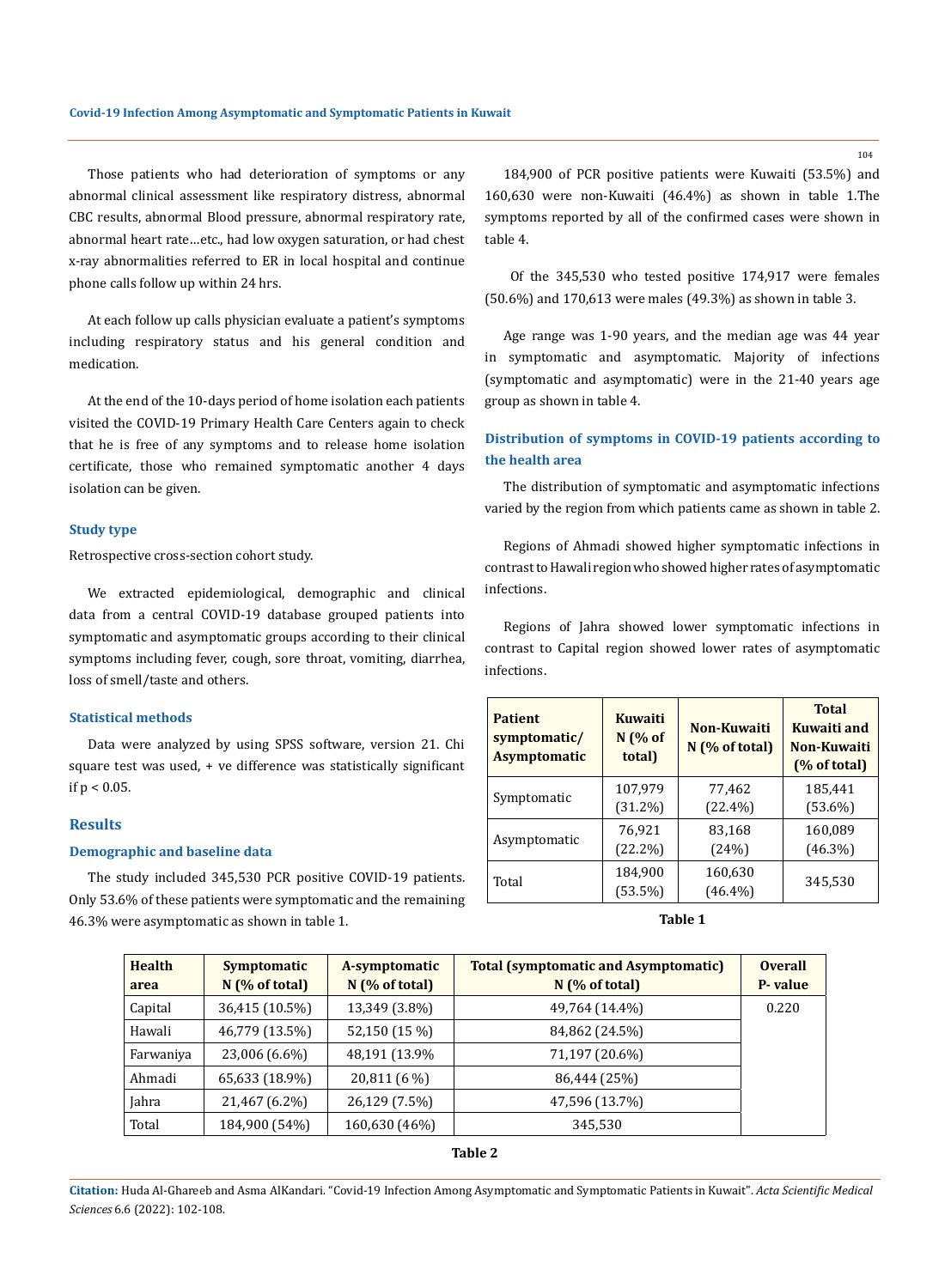| Symp/Asymp   | <b>Nationality</b> | Gender | Total %         | P-value |
|--------------|--------------------|--------|-----------------|---------|
|              | Kuwaiti            | Male   | 42,536 (12.3%)  | 0.157   |
| Symptomatic  |                    | Female | 65,443 (18.9%)  |         |
|              | Non-Kw             | Male   | 40,647 (11.7%)  |         |
|              |                    | Female | 36,815 (10.6%)  |         |
|              | Kuwaiti            | Male   | 38,226 (11.06%) |         |
| Asymptomatic |                    | Female | 38,695 (11.1%)  |         |
|              | Non-Kw             | Male   | 49,204 (14.2%)  |         |
|              |                    | Female | 33,694 (9.8%)   |         |

# **Table 3**

| Age group  | <b>Kuwaiti</b><br>$N$ (% of total) | Non-Kuwaiti<br>$N$ (% of total) | <b>Total Kuwaiti and Non-Kuwaiti (% of total)</b> | p-value |
|------------|------------------------------------|---------------------------------|---------------------------------------------------|---------|
| $0-20Y$    | 41,413<br>$(11.9\%)$               | 11.537<br>$(3.33\%)$            | 52.95<br>$(15.3\%)$                               | 0.213   |
| 21-40Y     | 85.429<br>(24.7%)                  | 84.777<br>(24.5%)               | 170.206 (49.25%)                                  |         |
| $41-60Y$   | 45.239<br>(13%)                    | 58.161<br>$(16.8\%)$            | 103.4<br>$(29.92\%)$                              |         |
| Above 60 Y | 12.819<br>$(3.7\%)$                | 6.152<br>$(1.7\%)$              | 18.971<br>$(5.49\%)$                              |         |
| Total      | 184.9                              | 160.63                          | 345.53                                            |         |

# **Table 4**

# **Distribution of symptoms in COVID-19 patients**

Coughing was the most common reported symptoms (23.9%), followed by fever (15.2%), smell and taste loss (13.6%), sore throat (8.83%) and GIT symptoms like vomiting and diarrhea (3.5%) as shown in table 6. Other symptoms like bone ache, headache, chest pain, sleep disturbances, and difficult breathing represent (27.1%) of the total symptoms as shown in table 5.

| Symptoms presented by<br>the patients | Kuwaiti<br>$N$ (% of total) | Non-Kuwaiti<br>$N$ (% of total) | Total Kuwaiti and Non-Ku-<br>waiti<br>(% of total) | P value |
|---------------------------------------|-----------------------------|---------------------------------|----------------------------------------------------|---------|
| Fever                                 | 30,981<br>$(8.9\%)$         | 21,723<br>$(6.2\%)$             | 52,704<br>$(15.2\%)$                               | 0.224   |
| cough                                 | 43,612<br>$(12.6\%)$        | 39,259<br>$(11.3\%)$            | 82,907<br>$(23.9\%)$                               |         |
| Sore throat                           | 18,265<br>$(5.2\%)$         | 12,258<br>$(3.5\%)$             | 30,523<br>$(8.83\%)$                               |         |
| Vomiting/diarrhea                     | 7,532<br>$(2.1\%)$          | 4,598<br>$(1.3\%)$              | 12,130<br>$(3.51\%)$                               |         |
| Loss of smell/taste                   | 32,303<br>$(9.3\%)$         | 15,020<br>$(4.3\%)$             | 47,323<br>$(13.6\%)$                               |         |
| others                                | 57,669<br>$(16.6\%)$        | 36,004<br>$(10.4\%)$            | 93,673<br>$(27.1\%)$                               |         |
| Total                                 | 190,362                     | 128,898                         | 319,260                                            |         |

**Citation:** Huda Al-Ghareeb and Asma AlKandari*.* "Covid-19 Infection Among Asymptomatic and Symptomatic Patients in Kuwait". *Acta Scientific Medical Sciences* 6.6 (2022): 102-108.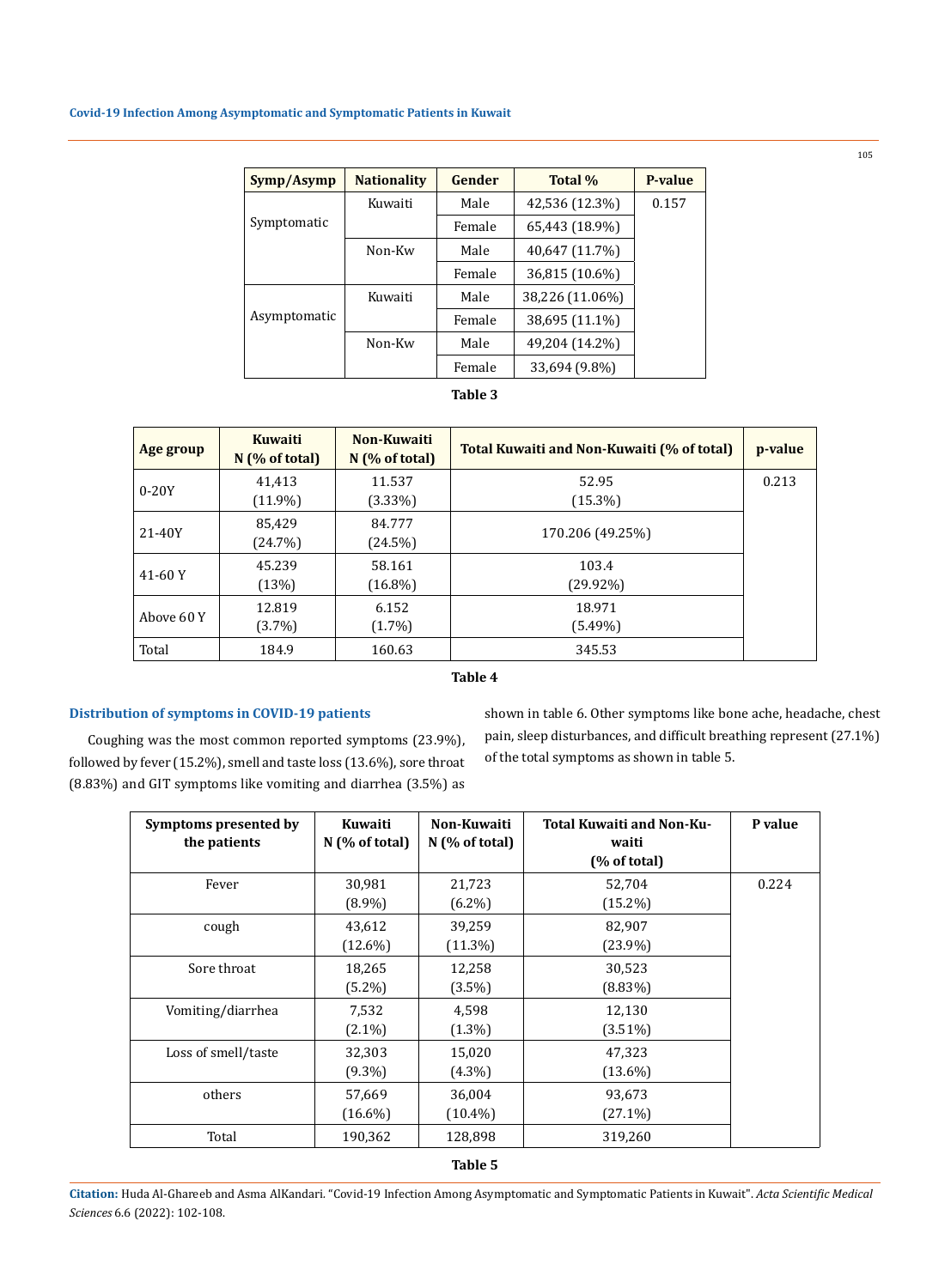| <b>Comorbidities</b>                                             | <b>Kuwaiti</b><br>$N$ (% of total) | Non-Kuwaiti<br>$N$ (% of total) | Total Kuwaiti/non-Kuwaiti %<br>N(%) | <b>P-value</b> |
|------------------------------------------------------------------|------------------------------------|---------------------------------|-------------------------------------|----------------|
| Lung diseases                                                    | 3,646<br>$(1.05\%)$                | 781<br>(0.226%)                 | 4,427<br>$(1.2\%)$                  | 0.231          |
| <b>CVD</b><br>(heart failure, uncontrolled<br>hypertension, IHD) | 4,236<br>$(1.2\%)$                 | 2,607<br>$(0.75\%)$             | 6,843<br>$(1.9\%)$                  |                |
| Cancer                                                           | 171<br>$(49.4\%)$                  | 73<br>$(21.1\%)$                | 244<br>$(0.07\%)$                   |                |
| Bone marrow disease                                              | 93<br>$(26.9\%)$                   | 40<br>$(11.5\%)$                | 133<br>$(0.03\%)$                   |                |
| Immunodeficiency                                                 | 165<br>(47.7%)                     | 41<br>$(11.8\%)$                | 206<br>$(0.05\%)$                   |                |
| HIV/Aids                                                         | 12<br>$(3.4\%)$                    | 5<br>$(1.4\%)$                  | 17<br>$(0.004\%)$                   |                |
| <b>Uncontrolled Diabetes</b>                                     | 3.092<br>$(0.89\%)$                | 1,802<br>$(0.52\%)$             | 4.894<br>$(1.4\%)$                  |                |
| Kidney disease                                                   | 360<br>$(0.104\%)$                 | 123<br>$(35.5\%)$               | 483<br>$(0.13\%)$                   |                |
| Prolonged use of steroids                                        | 488<br>$(0.141\%)$                 | 98<br>(28.3%)                   | 586<br>$(0.16\%)$                   |                |
| Late pregnancy                                                   | 740<br>$(0.104\%)$                 | 247<br>$(71.4\%)$               | 987<br>(0.285)                      |                |

#### **Table 6**

#### **Distribution of co-morbidities in COVID-19 patients**

About 5.4% of the included patients had at least one comorbidity, CVD including heart failure, uncontrolled hypertension, IHD was the most common comorbidity (1.9%) followed by uncontrolled Diabetes (1.4%), lung disease (1.2%), Cancer (0.07), Immunodeficiency (0.05%), Bone marrow disease (0.03%), Kidney disease (0.13%), Prolonged use of steroids (0.16%), late pregnancy (0.28%) and the least reported comorbidity was HIV/Aids (0.004) as shown in table 6.

There was no statistically significant association between any of the patients' characteristics and symptomatology (p-value = 0.231).

# **Discussion**

The presented study showed that out of the 345,530 only 185,441(53.6%) were symptomatic while the remaining 160,089(46.3%) were asymptomatic.

Asymptomatic Covid-19 is one of the features of this pandemic. The number of asymptomatic COVID-19 patients reported here is greater than those estimated by other studies, where they were 46.3% for Kuwaiti and non-Kuwaiti while it was 12.1 percentage in Saudi Arabia, [8] and 27.7%, 8.6%, 7.9% respectively in China [6,7,22].

Analysis showed that symptomatic adults COVID-19 patients were mostly up to 27.6% and up to 6.9% in children less than 20 years, which is similar to previous research results that showed children symptoms were relatively mild [22].

The clinical presentation of symptomatic patients showed that fever was present in 15.2% patients which is less than a large study of adults infected by SARS-CoV-2 who had fever in 78% on presentation [23] and 75,7% in other study [19].

Patients presented with cough was present in 23.9% which is less than another study who had cough in 82.2% [19] and 55.6% [13] on presentation.

**Citation:** Huda Al-Ghareeb and Asma AlKandari*.* "Covid-19 Infection Among Asymptomatic and Symptomatic Patients in Kuwait". *Acta Scientific Medical Sciences* 6.6 (2022): 102-108.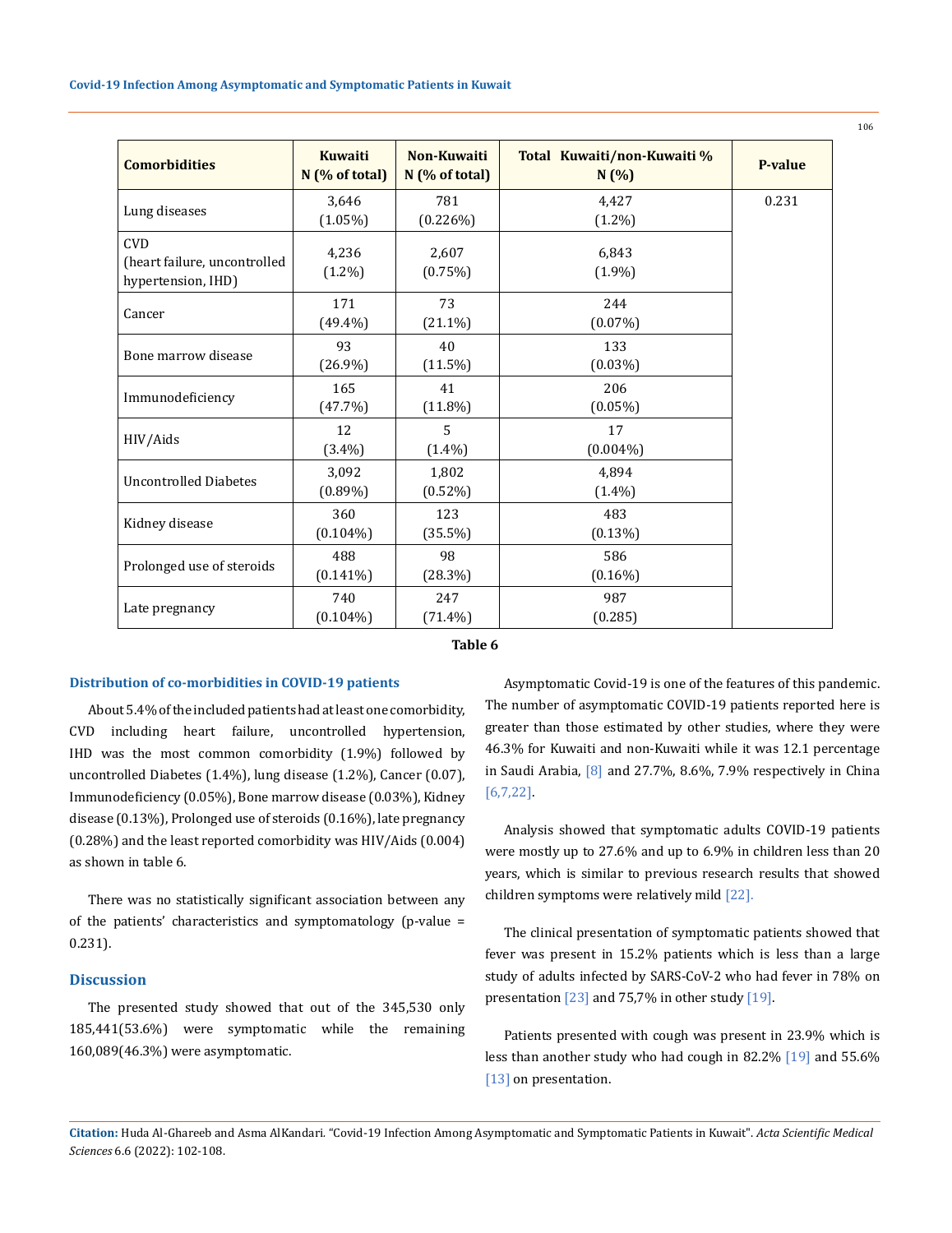Sore throat was present in 8.83% patients, which is less than another study who had sore throat in 12.4% [1].

GIT symptoms like vomiting and diarrhea was present in 3.5% patients, which is similar to other study  $[9,23]$ .

Smell and taste loss was present in 13.6% patients which is less than a previous study reported in Saudi Arabia [8] and other study in Belgium [19].

Other symptoms like bone ache, headache, chest pain, sleep disturbances, and difficult breathing was present in 27.1% patients.

About 5.4% of the included patients had comorbidities and this is less in contrast to the cited percentage of 32%-93% in different studies [10].

Hypertension and diabetes mellitus was the most comorbidities in patients with Covid-19 in other studies [13].

## **Conclusion**

- The finding of this study showed that percentage of symptomatic Covid-19 patients more than asymptomatic but both of them need to be isolated as early as possible for observation as a source of infection and to control the transmission of Covid-19.
- • Preventive medicine physician should follow the close contacts of positive Covid-19 patients to avoid secondary transmission.
- In this study we find that fever and cough remain the most prevalent symptoms of adults infected by SARS-CoV-2.
- • Our research recommendation for further studies are implementation of this study in a wider level on the prevalence of COVID-19 infections and reviewing the preventive and management strategy.

### **Recommendation**

# **Based on the finding of this study, there are recommendation to follow in future:**

Policy makers

Encourage health education in the community regarding infection control measures (e.g. hand hygiene, wearing masks and following MOH instruction)for early transmission control.

- The managers in Primary Health Care Centers should give more attention on Post Covid-19 sequale and complication after home isolation by establishing post - Covid-19 syndrome clinics.
- Design a diagnostic strategy for HCWs at risk of Covid-19.

Revise protocols regarding the use of rapid point- of care diagnostic testing, effective antiviral therapies, and eventually a safe vaccine.

Health care workers

- The staff should be aware of clinical manifestation of Covid-19 symptoms for early screening and isolation to avoid spread of infection.
- The staff should use self-assessment tools-patient education materials for infection control and self-home isolation.
- All staff should be compliant to the infection control measures including PPE.

# Other future research's

Further studies are needed in a wider level considering the socio-demographic characteristics of covid-19 cases and contacts.

## **Bibliography**

- 1. [Giuseppe M and Fabio F. "Prevalence of Taste and smell](https://jamanetwork.com/journals/jamaotolaryngology/fullarticle/2767510)  [dysfunction in coronavirus disease 2019".](https://jamanetwork.com/journals/jamaotolaryngology/fullarticle/2767510) *JAMA Otolaryngology [– Head and Neck Surgery](https://jamanetwork.com/journals/jamaotolaryngology/fullarticle/2767510)* 146.8 (2020): 1-6.
- 2. [Daniel P Oran. "Prevalence of Asymptomatic SARS-CoV-2](https://www.acpjournals.org/doi/10.7326/M20-3012)  infection". *[Annals of Internal Medicine](https://www.acpjournals.org/doi/10.7326/M20-3012)* (2020).
- 3. Joseph T Wu., *et al*[. "Now casting and forecasting the potential](https://www.thelancet.com/journals/lancet/article/PIIS0140-6736(20)30260-9/fulltext)  [domestic and international spread of the 2019-nCoV outbreak](https://www.thelancet.com/journals/lancet/article/PIIS0140-6736(20)30260-9/fulltext)  [originating in Wuhan, China: a modelling study".](https://www.thelancet.com/journals/lancet/article/PIIS0140-6736(20)30260-9/fulltext) *The Lancet*  [395 \(2020\): 689-697.](https://www.thelancet.com/journals/lancet/article/PIIS0140-6736(20)30260-9/fulltext)
- 4. Jasper F., *et al*[. "A familial cluster of pneumonia associated](https://www.thelancet.com/journals/lancet/article/PIIS0140-6736(20)30154-9/fulltext)  [with the 2019 novel coronavirus indicating person-to-person](https://www.thelancet.com/journals/lancet/article/PIIS0140-6736(20)30154-9/fulltext)  [transmission: a study of a family cluster".](https://www.thelancet.com/journals/lancet/article/PIIS0140-6736(20)30154-9/fulltext) *The Lancet* 395 [\(2020\): 514-523.](https://www.thelancet.com/journals/lancet/article/PIIS0140-6736(20)30154-9/fulltext)
- 5. Thirumalaisamy P and Christian G. "The COVID-19 epidemic". Tropical Medicine and International Health, March 25 (2020): 278-280.

**Citation:** Huda Al-Ghareeb and Asma AlKandari*.* "Covid-19 Infection Among Asymptomatic and Symptomatic Patients in Kuwait". *Acta Scientific Medical Sciences* 6.6 (2022): 102-108.